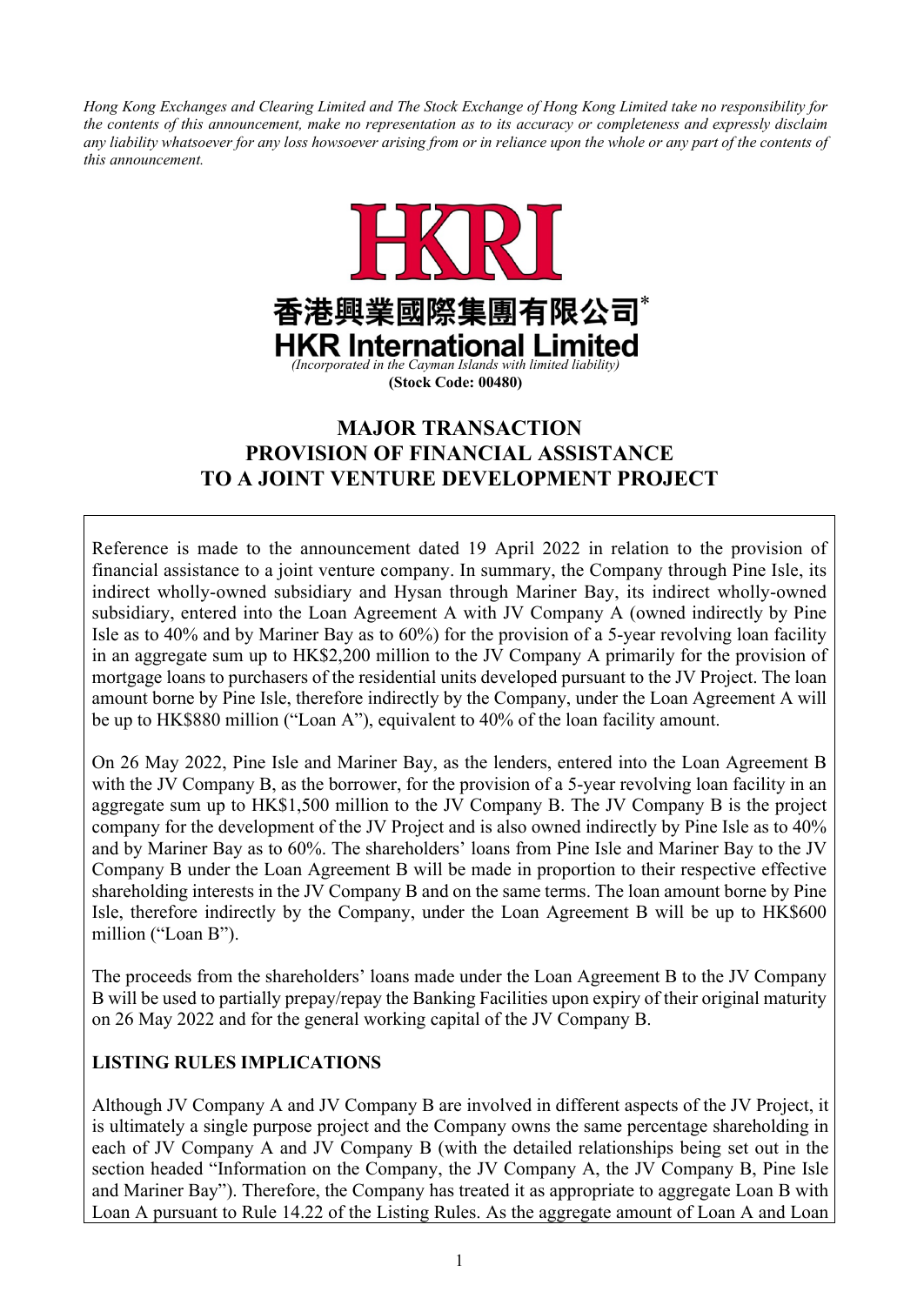B exceeds 25% of one of the applicable percentage ratios under Rule 14.07 of the Listing Rules but is less than 100% of all applicable percentage ratios, the granting of Loan B in addition to Loan A ("Loan Transaction") constitutes a major transaction of the Company under Rule 14.06 of the Listing Rules and is subject to the reporting, announcement and shareholder approval requirements under Chapter 14 of the Listing Rules.

To the best of the Directors' knowledge, information and belief having made all reasonable enquiries, no Shareholder has any material interest in the Loan Transaction nor would be required to abstain from voting were the Company to convene an extraordinary general meeting to consider and if thought fit approve the Loan Transaction. The Major Shareholders, who together are the registered owners holding an aggregate of 816,702,249 ordinary shares, representing approximately 54.985% of the issued share capital of the Company as at the date of the Loan Agreement B, have given their written approvals for the Loan Transaction. As such, no general meeting will be convened for the purpose of approving the Loan Transaction as permitted under Rule 14.44 of the Listing Rules.

Pursuant to Rule 14.41(a) of the Listing Rules, a circular, containing among other things, details of the Loan Transaction is required to be dispatched to the Shareholders within 15 Business Days after the publication of this announcement, which shall be on or before 17 June 2022.

# **BACKGROUND AND THE LOAN AGREEMENT B**

Reference is made to the announcement dated 19 April 2022 in relation to the provision of financial assistance to a joint venture company. In summary, the Company through Pine Isle, its indirect wholly-owned subsidiary and Hysan through Mariner Bay, its indirect wholly-owned subsidiary, entered into the Loan Agreement A with JV Company A (owned indirectly by Pine Isle as to 40% and by Mariner Bay as to 60%) for the provision of a 5-year revolving loan facility in an aggregate sum up to HK\$2,200 million to the JV Company A primarily for the provision of mortgage loans to purchasers of the residential units developed pursuant to the JV Project. The loan amount borne by Pine Isle, therefore indirectly by the Company, under the Loan Agreement A will be up to HK\$880 million ("Loan A"), equivalent to 40% of the loan facility amount.

On 26 May 2022, Pine Isle and Mariner Bay entered into the Loan Agreement B, as lenders, with the JV Company B, as borrower, for the provision of a 5-year revolving loan facility in an aggregate sum up to HK\$1,500 million to the JV Company B. The JV Company B is the project company for the development of the JV Project and is also owned indirectly by Pine Isle as to 40% and by Mariner Bay as to 60%. The shareholders' loans from Pine Isle and Mariner Bay to the JV Company B under the Loan Agreement B will be made in proportion to their respective effective shareholding interests in the JV Company B and on the same terms. The loan amount borne by Pine Isle, therefore indirectly by the Company, under the Loan Agreement B will be up to HK\$600 million ("Loan B").

The term provided in the Loan Agreement B during which the JV Company B may draw down on any portion of the loan from Pine Isle and Mariner Bay, on each occasion in proportion to their respective effective shareholdings held in the JV Company B, expires on 26 May 2027, subject to extension as may be agreed by the parties. The amounts drawn and outstanding under the Loan Agreement B will be interest-free, unsecured and without fixed term of repayment.

To the best of the Directors' knowledge, information and belief after having made all reasonable enquiry, Mariner Bay and its ultimate beneficial owner, Hysan, are third parties independent of the Company and its connected persons.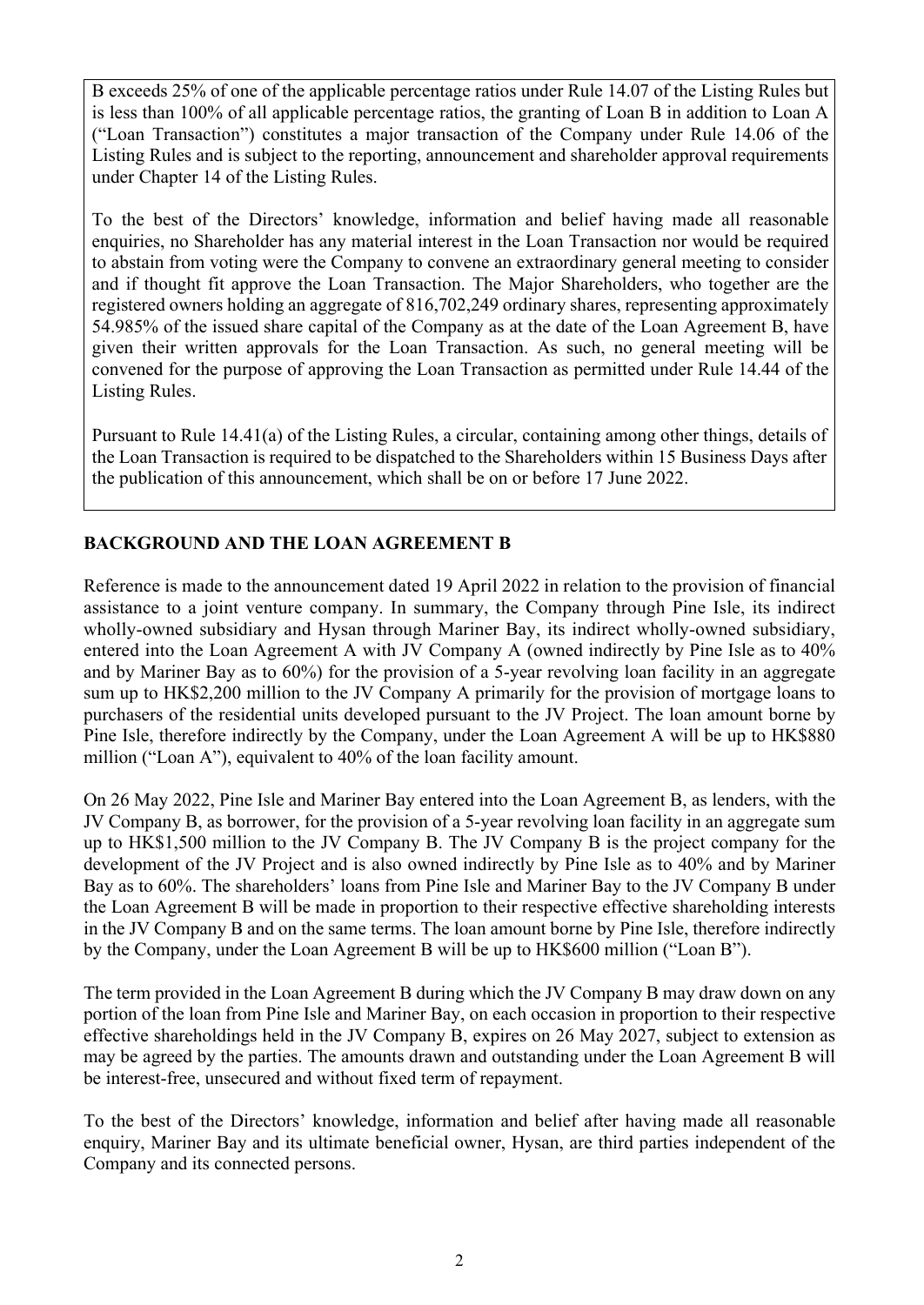### **REASONS FOR THE PROVISION OF FINANCIAL ASSISTANCE**

The Group is principally engaged in property development and property investment in Hong Kong, mainland China and the Asia Pacific region. The JV Project is a residential development project jointly developed and owned as to 40% by the Group and 60% by Hysan. On 26 May 2017, the JV Company B entered into the Facility Agreement with a syndicate of banks for the provision of Banking Facilities in aggregate up to HK\$5,000 million for the purpose of refinancing up to 50% of the land premium paid and to finance or refinance construction costs and related professional fees associated with the JV Project. The maturity date of the Banking Facilities was 26 May 2022 but will be extended for an additional 18 months ("Extended Banking Facilities"). More details about the Extended Banking Facilities are set out in the section headed "Listing Rules Implications and Additional Information" for the information of Shareholders. As at the date of this announcement, the outstanding amount drawn down under the Banking Facilities, together with accrued interest is around HK\$4,104 million.

The proceeds from the shareholders' loans made under the Loan Agreement B to the JV Company B will be used to partially prepay/repay the Banking Facilities upon expiry of their original maturity on 26 May 2022 and for the general working capital of the JV Company B. The partial prepayment/repayment of the Banking Facilities is the prerequisite for the extension of the maturity date of the Banking Facilities.

The Directors are satisfied that each of Pine Isle and Marina Bay, together being indirectly interested in the entire issued share capital of the JV Company B, will be lending to the JV Company B in proportion to their respective effective interests in the JV Company B and on identical terms under the Loan Agreement B. Accordingly, the Directors consider that the Loan Agreement B represents normal commercial terms that are fair and reasonable and in the best interests of the Company and its shareholders as a whole.

The Group will finance the loans made pursuant to the Loan Agreement B from internal resources. The provision of such financial assistance is not expected to have any material effect on the Group's results, total assets and total liabilities.

### **INFORMATION ON THE COMPANY, THE JV COMPANY A, THE JV COMPANY B, PINE ISLE AND MARINER BAY**

The Company is an investment holding company incorporated in the Cayman Islands, the securities of which are listed on the Stock Exchange. The Group is principally engaged in property development, property investment, transportation services and property management, hotel operations and leisure businesses.

The JV Company A is a company incorporated in Hong Kong with limited liability and is directly wholly-owned by Strongbod Limited. Strongbod Limited is an investment holding company incorporated in the British Virgin Islands with limited liability, which is directly owned as to 40% by Pine Isle and 60% by Mariner Bay. The JV Company A has been set up for the sole purpose of providing mortgage loans to qualifying purchasers of residential units developed pursuant to the JV Project.

The JV Company B is a company incorporated in Hong Kong with limited liability and is directly wholly-owned by Strongbod Limited. The JV Company B has been set up solely to pursue the JV Project and is the owner of the Plots.

Pine Isle is an investment holding company incorporated in the British Virgin Islands with limited liability and is an indirect wholly-owned subsidiary of the Company.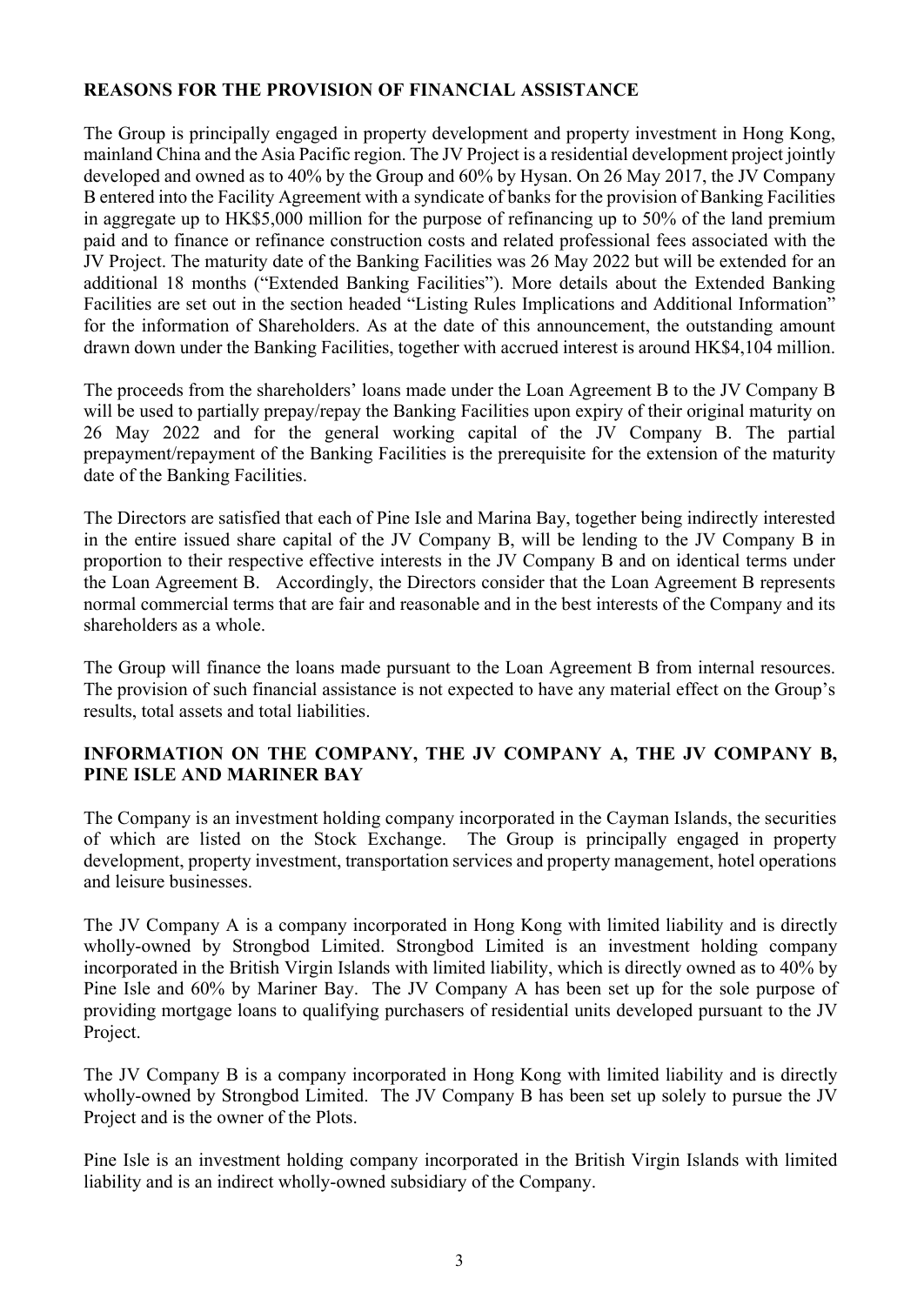Mariner Bay is an investment holding company incorporated in the British Virgin Islands with limited liability and is an indirect wholly-owned subsidiary of Hysan. Hysan is a company incorporated in Hong Kong with limited liability, the shares of which are listed on the Main Board of the Stock Exchange (Stock Code : 00014). Its principal businesses are property investment, management and development.

### **LISTING RULES IMPLICATIONS AND ADDITIONAL INFORMATION**

Although JV Company A and JV Company B are involved in different aspects of the JV Project, it is ultimately a single purpose project and the Company owns the same percentage shareholding in each of JV Company A and JV Company B (with the detailed relationships being as set out in the section headed "Information on the Company, the JV Company A, the JV Company B, Pine Isle and Mariner Bay"). Therefore, the Company has treated it as appropriate to aggregate Loan B with Loan A pursuant to Rule 14.22 of the Listing Rules. As the aggregate amount of Loan A and Loan B exceeds 25% of one of the applicable percentage ratios under Rule 14.07 of the Listing Rules but is less than 100% of all applicable percentage ratios, the Loan Transaction constitutes a major transaction of the Company under Rule 14.06 of the Listing Rules and is subject to the reporting, announcement and shareholder's approval requirements under Chapter 14 of the Listing Rules.

To the best of the Directors' knowledge, information and belief having made all reasonable enquiries, no Shareholder has any material interest in the Loan Transaction nor would be required to abstain from voting were the Company to convene an extraordinary general meeting to consider and if thought fit approve the Loan Transaction. The Major Shareholders, who together are the registered owners holding an aggregate of 816,702,249 ordinary shares, representing approximately 54.985% of the issued share capital of the Company as at the date of the Loan Agreement B, have given their written approvals for the Loan Transaction. As such, no general meeting will be convened for the purpose of approving the Loan Transaction as permitted under Rule 14.44 of the Listing Rules.

Pursuant to Rule 14.41(a) of the Listing Rules, a circular, containing among other things, details of the Loan Transaction is required to be dispatched to the Shareholders within 15 Business Days after the publication of this announcement, which shall be on or before 17 June 2022.

In addition, reference is made to the announcement of the Company dated 26 May 2017. On 26 May 2022, the JV Company B, with the consents of the Company and Hysan, as the guarantors under the Facility Agreement, has entered into the Supplemental Agreement with the Bank (as the remaining lender) for the extension of the Banking Facilities for an additional 18 months from their original maturity date, being 26 May 2022. The principal terms of the Extended Banking Facilities (as compared to their original terms) are as follows:

|                                | <b>Banking Facilities</b>                                                                                                                                                   | <b>Extended Banking Facilities</b>                                                                                                                                                                                                         |
|--------------------------------|-----------------------------------------------------------------------------------------------------------------------------------------------------------------------------|--------------------------------------------------------------------------------------------------------------------------------------------------------------------------------------------------------------------------------------------|
| Maximum<br>Principal<br>Amount | HK \$5,000 million                                                                                                                                                          | No change                                                                                                                                                                                                                                  |
| Purpose                        | (a) To partially refinance the land<br>premium paid as regards a<br>maximum of $50\%$ of the land<br>premium paid; and<br>(b) To finance or refinance<br>construction costs | (a) To partially refinance the land<br>premium paid as regards a<br>maximum of 40% of the land<br>premium paid; and<br>(b) To finance or refinance<br>construction costs as regards a<br>maximum of $80\%$ of<br>the<br>construction costs |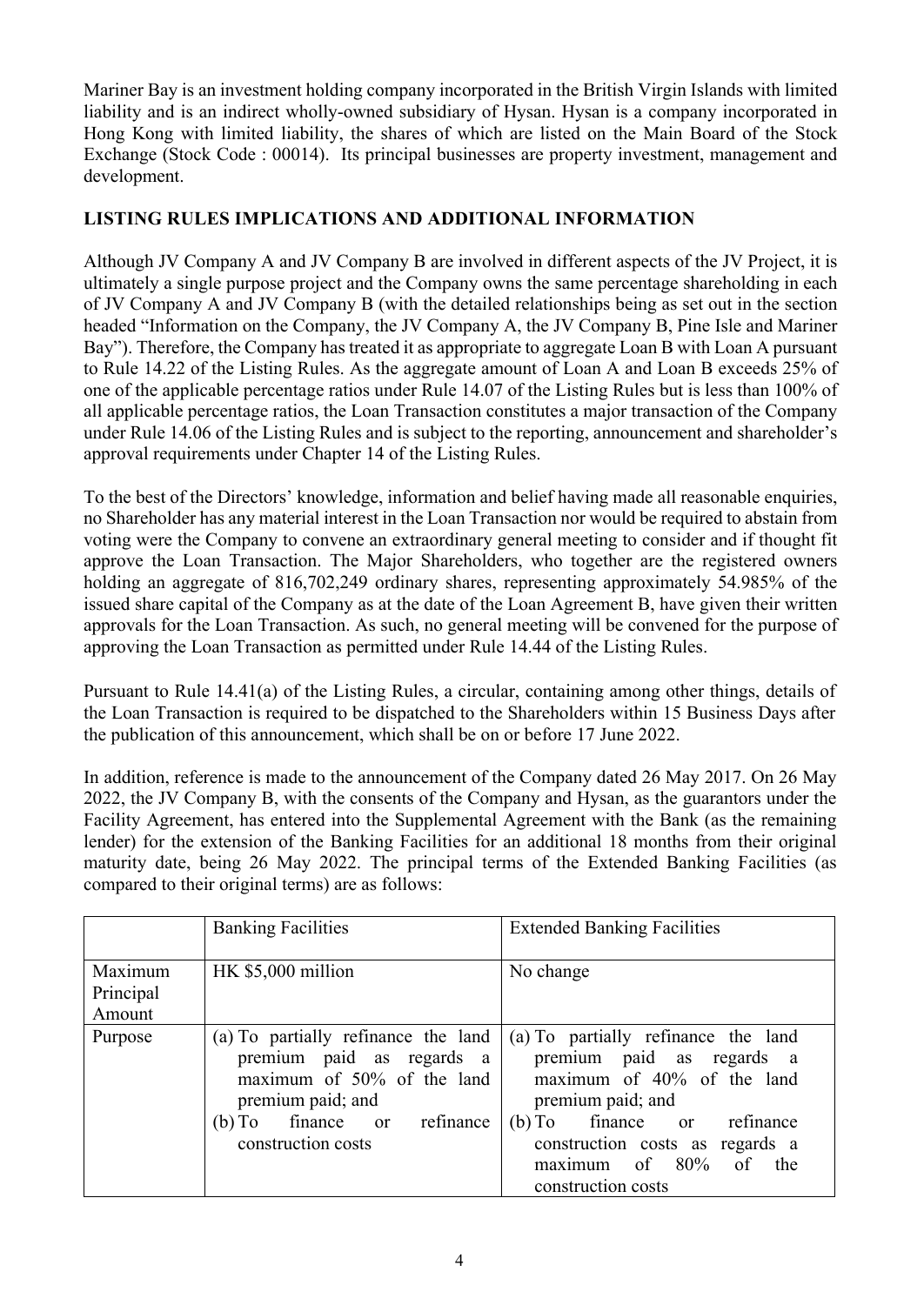| Final<br>Maturity | 60 months from the date of the<br>Facility Agreement (i.e. 26 May<br>2022)                                                                                                                                                                                                                                           | 18<br>months from the date<br>- of<br>the<br>26<br>Supplemental Agreement<br>(i.e.<br>November 2023) |
|-------------------|----------------------------------------------------------------------------------------------------------------------------------------------------------------------------------------------------------------------------------------------------------------------------------------------------------------------|------------------------------------------------------------------------------------------------------|
| Interest          | Sum of HIBOR of relevant Interest<br>Period and 0.65% per annum                                                                                                                                                                                                                                                      | Sum of HIBOR of relevant Interest Period<br>and 0.79% per annum                                      |
| Lender(s)         | 4 financial institutions (including the<br>Bank)                                                                                                                                                                                                                                                                     | The Bank                                                                                             |
| Guarantee         | As security for the JV Company B's<br>obligation under the Banking<br>Facilities, the Company and Hysan<br>provided guarantees in favour of the<br>Bank as security agent on a several<br>basis in proportion to their respective<br>effective interests in the JV Company<br>B, i.e. $40\%$ and $60\%$ respectively | No change                                                                                            |

The security for the Banking Facilities remains essentially unchanged and includes (i) a first ranking building mortgage over the Plots and properties thereon and a debenture incorporating a first floating charge over all the JV Company B's assets and undertakings; (ii) a first fixed charge over the accounts into which the JV Company B's sales proceeds, rental proceeds and other money to be received in relation to the JV Project are deposited; (iii) several funding undertakings provided by each of the Company and Hysan that, to the extent not financed by drawdowns made under the relevant Banking Facilities, the Company and Hysan will provide funding to the JV Company B in relation to (a) all outstanding construction costs (including any cost overrun) of the JV Project and all other costs (including professional fees) required to complete the JV Project without interruption or delay; and (b) payment of all financial costs and expenses in relation to the JV Project; (iv) a joint and several completion undertaking from the Company and Hysan to complete the construction of the JV Project so as to obtain the occupation permits on or before 30 September 2022 (amended from 30 June 2022) and the certificates of compliance on or before 31 March 2023 (amended from 30 September 2022) in relation to the JV Project; (v) share mortgage (by way of first fixed charge) over the entire issued share capital, present or future of the JV Company B; (vi) subordination and assignment of all existing and future shareholders' loans and inter-company loans advanced to the JV Company B; (vii) assignment of sales proceeds (incorporating a charge over account) in respect of all sale proceeds derived from the JV Project; and (viii) assignment of insurance policies and main building and project-related contracts (except consultants' and design contracts) for the JV Project.

The Guarantee together with previous shareholder loans advanced to the JV Company B by the Company, represents financial assistance commitments that were contemplated at the outset of (and were referenced in the shareholders' agreement relating to) the joint venture. This financial assistance (the "Original Commitments") was disclosed in the announcement of the Company dated 26 May 2017, and represented financial assistance to a joint venture being pursued in the form of a single purpose project (ultimately for sale, and not investment, purposes) and was treated as being revenue in nature in the ordinary course of the Company. As such, the joint venture arrangements fell within the exclusion to Rule 14.04(1)(f) of the Listing Rules and the Original Commitments were not treated as separate notifiable transaction(s) for the purposes of Chapter 14 of the Listing Rules. As at the date of this announcement, the outstanding shareholder loans (excluding the Loan B) advanced to the JV Company B by the Group total HK\$892 million ("Outstanding Shareholder Loan Amount")*.*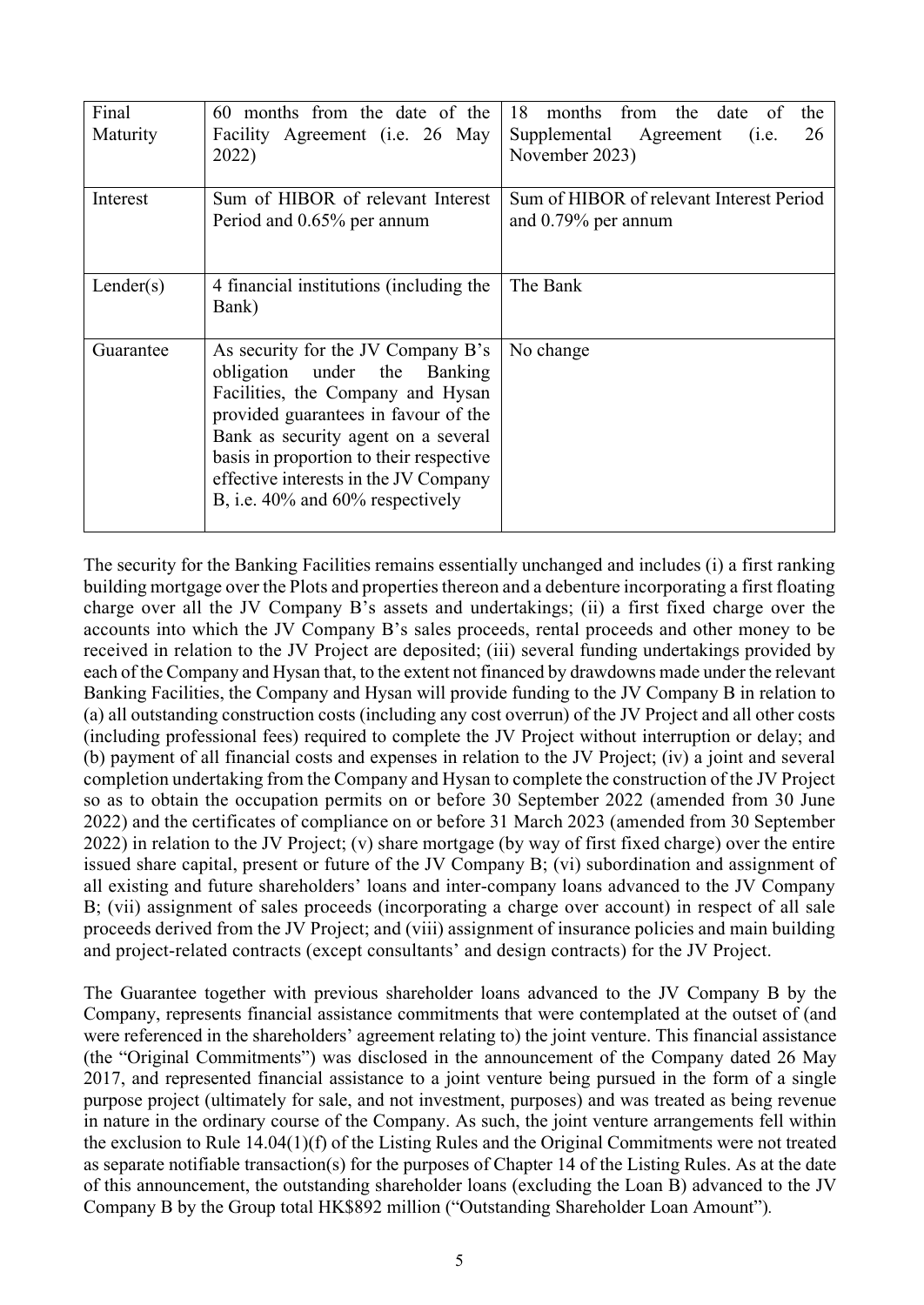With the addition of Loan B (HK\$600 million) agreed under the Loan Agreement B (representing approximately 1.35% of the total assets of the Group of HK\$44,400 million as at 30 September 2021), the total financial support (including the Guarantee and the Outstanding Shareholder Loan Amount) provided by the Group to the JV Company B as at the date of this announcement comes to HK\$3,492 million, which is marginally below 8% of the Group's assets per the assets ratio under Rule 14.07(1) of the Listing Rules.

Moreover, by adding the further HK\$880 million shareholder's loan agreed under the Loan Agreement A, the total committed financial assistance from the Group in respect of the JV Project will be HK\$4,372 million as at the date of this announcement, which together with all other incidents of financial assistance provided by the Group to, and guarantees given by the Group for banking facilities granted to, other affiliated companies of the Company, the details of which are set out in the interim report, continue as on-going liabilities of the Group; and they continue to exceed 8% of the Group's assets per the assets ratio under Rule 14.07(1) of the Listing Rules. The Company will continue to comply with the relevant disclosure requirements under Rules 13.16 and 13.22 of the Listing Rules.

#### **DEFINITIONS**

In this announcement, unless the context requires otherwise, the following terms and expressions have the following meanings:

| "Bank"               | Bank of China (Hong Kong) Limited as the remaining lender and<br>security agent under the Supplemental Agreement                                                                                                                                                                                                                |
|----------------------|---------------------------------------------------------------------------------------------------------------------------------------------------------------------------------------------------------------------------------------------------------------------------------------------------------------------------------|
| "Banking Facilities" | the banking facilities granted by a syndicate of banks in Hong<br>Kong to the JV Company B in a total principal amount of<br>HK\$5,000 million to partially refinance the land premium paid<br>and to finance or refinance construction costs and related<br>professional fees all as relating to the JV Project                |
| "Business Day(s)"    | a day other than Saturday, Sunday, any day on which banks<br>located in Hong Kong are authorised or obligated to close,<br>any public holiday in Hong Kong or a day on which typhoon<br>signal No.8 or above or black rainstorm signal is hoisted in<br>Hong Kong at any time between 9:00 a.m. and 5:00 p.m. Hong<br>Kong time |
| "Company"            | HKR International Limited, a company incorporated in the<br>Cayman Islands with limited liability, the securities of which are<br>listed on the main board of the Stock Exchange (Stock Code:<br>00480                                                                                                                          |
| "Directors"          | the directors of the Company from time to time                                                                                                                                                                                                                                                                                  |
| "Facility Agreement" | an agreement dated 26 May 2017 for the purpose of granting the<br><b>Banking Facilities</b>                                                                                                                                                                                                                                     |
| "Group"              | the Company and its subsidiaries from time to time                                                                                                                                                                                                                                                                              |
| "HIBOR"              | Hong Kong Inter-bank Offered Rate                                                                                                                                                                                                                                                                                               |
| "HK\$"               | Hong Kong dollars, the lawful currency of Hong Kong                                                                                                                                                                                                                                                                             |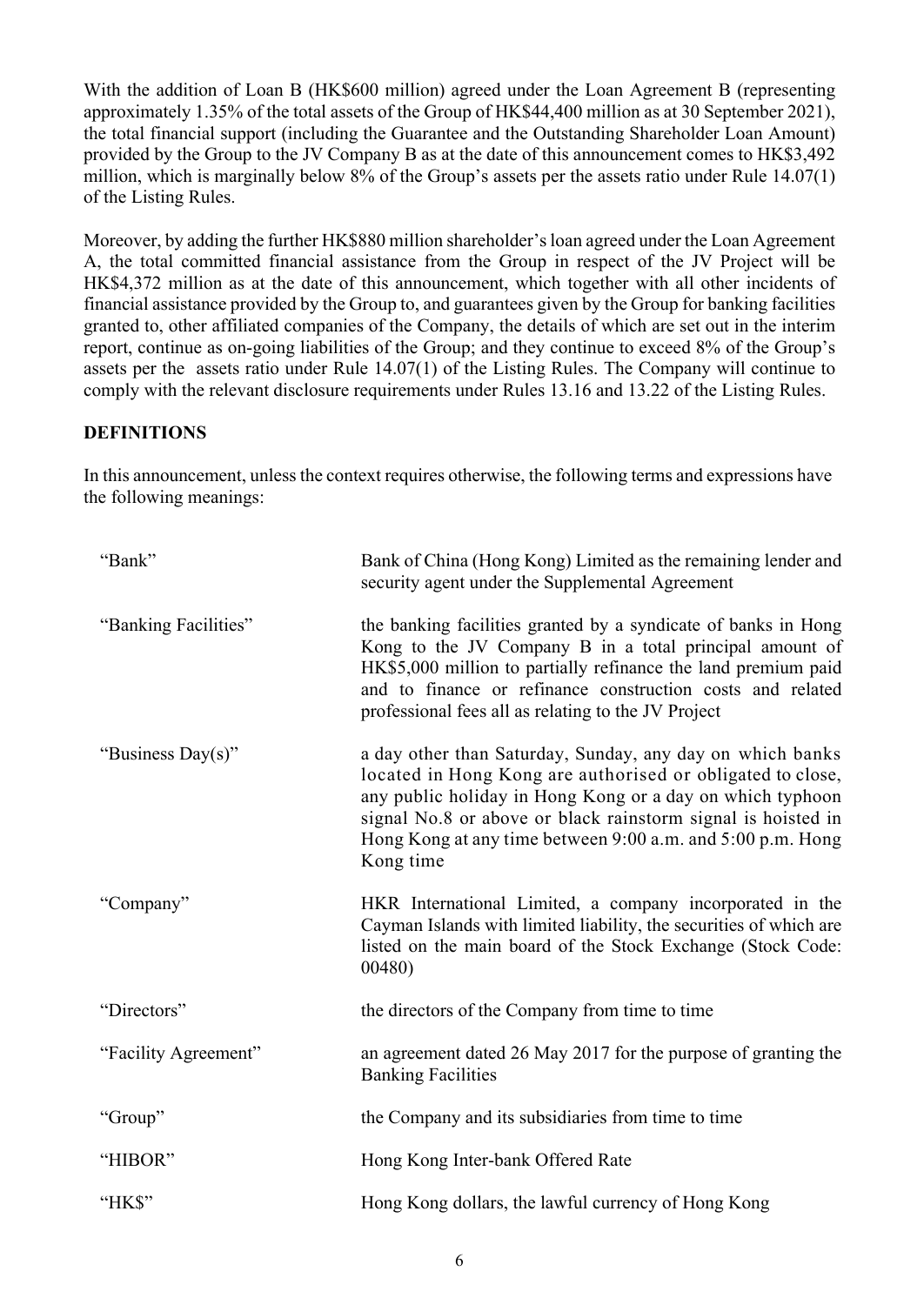| "Hong Kong"          | the Hong Kong Special Administrative Region of the People's<br>Republic of China                                                                                                                                                                                                                                                                                                                                                                                                                                                                                                                                                     |
|----------------------|--------------------------------------------------------------------------------------------------------------------------------------------------------------------------------------------------------------------------------------------------------------------------------------------------------------------------------------------------------------------------------------------------------------------------------------------------------------------------------------------------------------------------------------------------------------------------------------------------------------------------------------|
| "Hysan"              | Hysan Development Company Limited, a company incorporated<br>in Hong Kong with limited liability, the shares of which are listed<br>on the Main Board of the Stock Exchange (Stock Code: 00014)                                                                                                                                                                                                                                                                                                                                                                                                                                      |
| "Interest Period"    | One, two or three months or subject to availability six months at<br>the selection of the JV Company B and mutually agree with the<br>Bank as agent (acting on the instruction of all the lenders)                                                                                                                                                                                                                                                                                                                                                                                                                                   |
| "JV Company A"       | Gainwick Mortgage Limited, a company incorporated in Hong<br>Kong with limited liability and indirectly owned as to 40% by the<br>Company and 60% by Hysan                                                                                                                                                                                                                                                                                                                                                                                                                                                                           |
| "JV Company B"       | Gainwick Limited, a company incorporated in Hong Kong with<br>limited liability and indirectly owned as to 40% by the Company<br>and 60% by Hysan                                                                                                                                                                                                                                                                                                                                                                                                                                                                                    |
| "JV Project"         | the joint venture project between the Company and Hysan to<br>redevelop and sell residential properties built on the Plots                                                                                                                                                                                                                                                                                                                                                                                                                                                                                                           |
| "Listing Rules"      | Rules Governing the Listing of Securities on the Stock Exchange                                                                                                                                                                                                                                                                                                                                                                                                                                                                                                                                                                      |
| "Loan Agreement A"   | the revolving loan facility agreement dated 19 April 2022 entered<br>into between Pine Isle and Mariner Bay, as the lenders, and the<br>JV Company A, as the borrower                                                                                                                                                                                                                                                                                                                                                                                                                                                                |
| "Loan Agreement B"   | The revolving loan facility agreement dated 26 May 2022 entered<br>into between Pine Isle and Mariner Bay, as the lenders, and the<br>JV Company B, as the borrower                                                                                                                                                                                                                                                                                                                                                                                                                                                                  |
| "Major Shareholders" | comprise CCM Trust (Cayman) Limited ("CCM"), Mingly Asia<br>Capital Limited ("Mingly"), CCM Capital Corporation ("CCM<br>Capital"), Soar Boom Limited ("Soar Boom"), LBJ Regents<br>(PTC) Limited ("LBJ") and Bie Ju Enterprises Limited ("Bie<br>Ju"), a closely allied group of shareholders who together hold<br>approximately 54.985% interests in the Company, with their<br>particulars as follows:                                                                                                                                                                                                                            |
|                      | CCM is a company incorporated in the Cayman Islands<br>(a)<br>with limited liability and which has a direct interest in the<br>Company of approximately 38.444%<br>(representing)<br>571,011,401 ordinary shares of the Company).<br><b>CCM</b><br>(which is also indirectly interested in the shares of the<br>Company held via its subsidiaries, Mingly, CCM Capital<br>and Soar Boom as described in $(b)$ , $(c)$ and $(d)$ below) is the<br>corporate trustee of certain but not identical discretionary<br>trusts of which members of the classes of discretionary<br>beneficiaries comprise the late Dr CHA Chi Ming's issue; |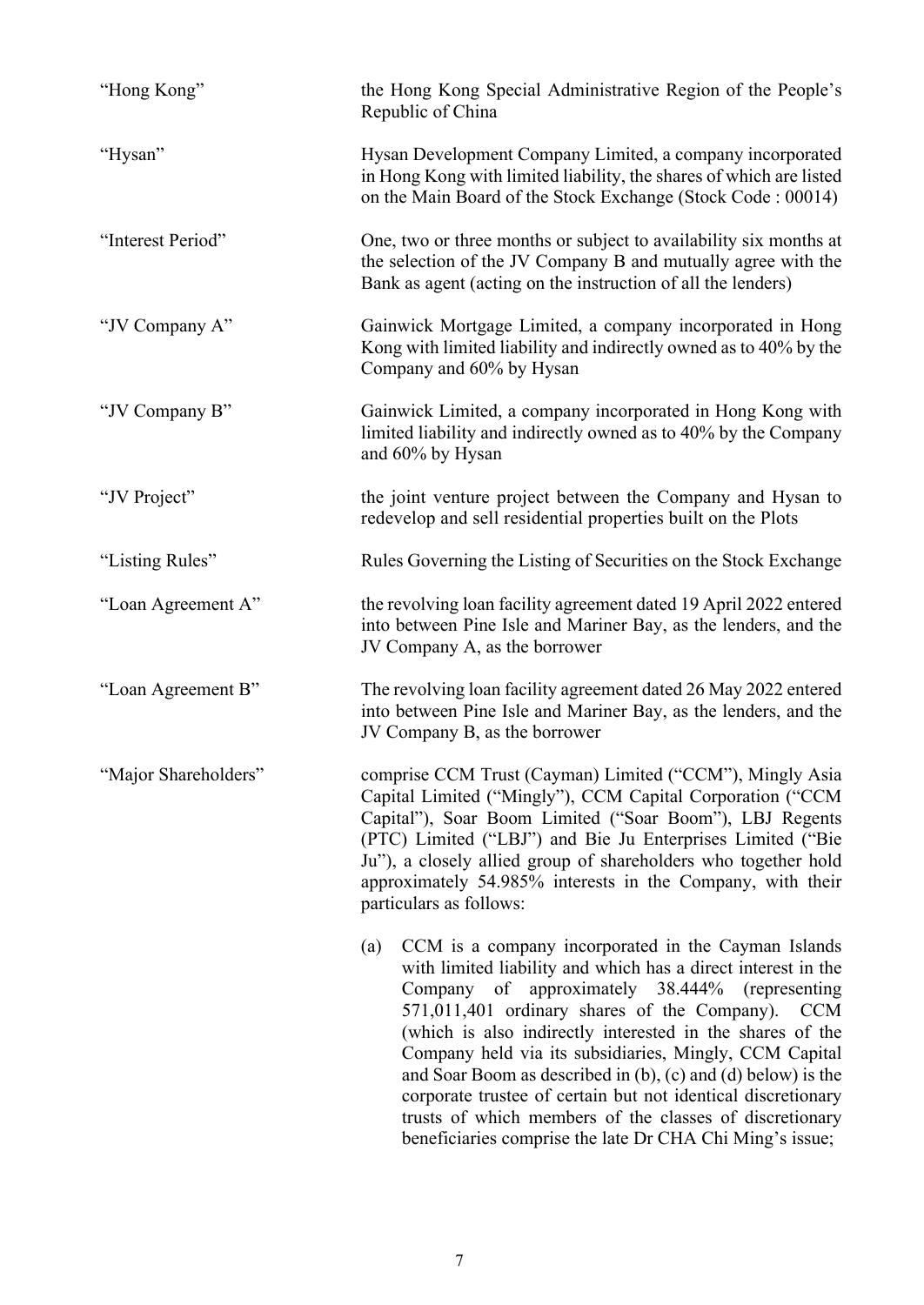|               | (b) | Mingly is a company incorporated in the British Virgin<br>Islands with limited liability, indirectly owned as to 87.50%<br>by CCM, and which has a direct interest in the Company of<br>approximately 3.04% (representing 45,157,894 ordinary<br>shares of the Company);                                                                                                                                                                                                                                                                                                               |
|---------------|-----|----------------------------------------------------------------------------------------------------------------------------------------------------------------------------------------------------------------------------------------------------------------------------------------------------------------------------------------------------------------------------------------------------------------------------------------------------------------------------------------------------------------------------------------------------------------------------------------|
|               | (c) | CCM Capital is a company incorporated in the British<br>Virgin Islands with limited liability, indirectly owned as to<br>87.50% by CCM, and which has a direct interest in the<br>Company of approximately $1.696\%$<br>(representing)<br>25,183,584 ordinary shares of the Company);                                                                                                                                                                                                                                                                                                  |
|               | (d) | Soar Boom is a company incorporated in the British Virgin<br>Islands with limited liability, indirectly owned as to 87.50%<br>by CCM, and which has a direct interest in the Company of<br>approximately 4.999% (representing 74,265,090 ordinary<br>shares of the Company);                                                                                                                                                                                                                                                                                                           |
|               | (e) | LBJ is a company incorporated in the British Virgin Islands<br>with limited liability and which has a direct interest in the<br>Company of approximately 6.182% (representing<br>91,818,179 ordinary shares of the Company). LBJ (which<br>is also indirectly interested in the shares of the Company<br>held via its wholly-owned subsidiary Bie Ju, as described in<br>(f) below) is the corporate trustee for certain but not<br>identical discretionary trusts of which members of the<br>classes of discretionary beneficiaries comprise the late Dr<br>CHA Chi Ming's issue; and |
|               | (f) | Bie Ju is a company incorporated in the Cayman Islands<br>with limited liability, wholly-owned by LBJ, and which has<br>a direct interest in the Company of approximately 0.624%<br>(representing 9,266,101 ordinary shares of the Company)                                                                                                                                                                                                                                                                                                                                            |
| "Mariner Bay" |     | Mariner Bay Limited, a company incorporated in the British<br>Virgin Islands and an indirect wholly-owned subsidiary of Hysan                                                                                                                                                                                                                                                                                                                                                                                                                                                          |
| "Guarantee"   |     | a guarantee dated 26 May 2017 provided by the Company in<br>favour of the Bank as security agent, pursuant to which the<br>company agreed to guarantee the obligations of the JV Company<br>B under the Facility Agreement up to a maximum principal<br>amount of HK\$2,000 million                                                                                                                                                                                                                                                                                                    |
| "Pine Isle"   |     | Pine Isle Holdings Limited, a company incorporated in the<br>British Virgin Islands and an indirect wholly-owned subsidiary<br>of the Company                                                                                                                                                                                                                                                                                                                                                                                                                                          |
| "Plot 1"      | 223 | a piece of land located at Lo Fai Road, Tai Po, New Territories<br>being registered at the Land Registry as Tai Po Town Lot No.                                                                                                                                                                                                                                                                                                                                                                                                                                                        |
|               |     |                                                                                                                                                                                                                                                                                                                                                                                                                                                                                                                                                                                        |